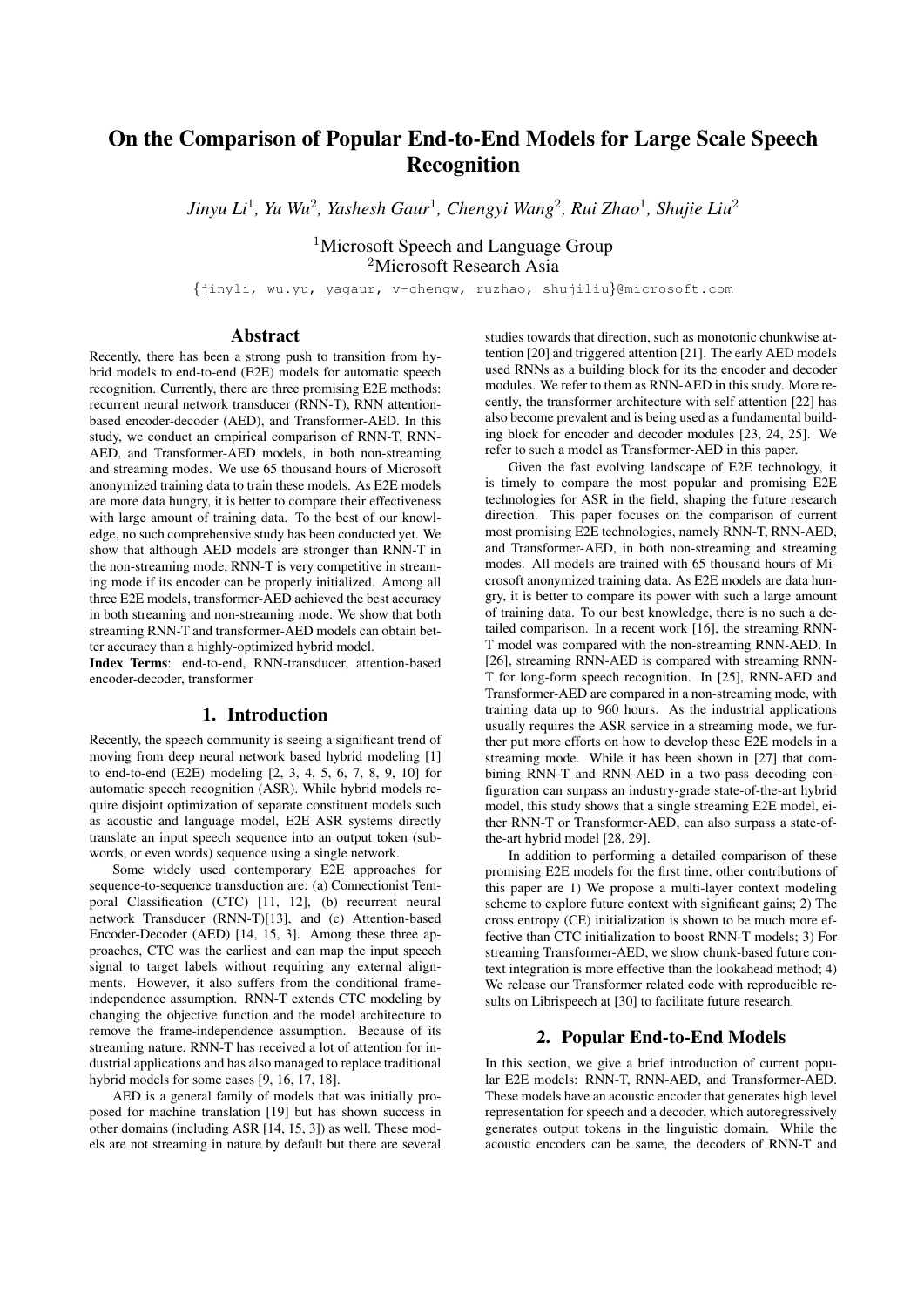AED are different. In RNN-T, the generation of next label is only conditioned on the label outputs at previous steps while the decoder of AED conditions the next output on acoustics as well. More importantly, RNN-T works in a frame-synchronized way while AED works in a label-synchronized fashion.

#### 2.1. RNN transducer

The encoder network converts the acoustic feature  $x_{1:T}$  into a high-level representation  $h_{1:T}^{enc}$ . The decoder, called prediction network, produces a high-level representation  $h_u^{pre}$  by consuming previous non-blank target  $y_{u-1}$ . Here u denotes output label index. The joint network is a feed-forward network that combines the encoder network output  $h_t^{enc}$  and the prediction network output  $h_u^{pre}$  to generate the joint matrix  $h_{t,u}$ , which is used to calculate softmax output. Here  $t$  denotes time index.

The encoder and prediction networks are usually realized using RNN with LSTM [31] units. When the encoder is a unidirectional LSTM-RNN as Eq. (1), RNN-T works in streaming mode by default.

$$
h_t^{enc} = LSTM(x_t, h_{t-1}^{enc})
$$
\n(1)

However, when the underlying LSTM-RNN encoder is a bidirectional model as Eq. (2), it is a non-streaming E2E model.

$$
h_t^{enc} = [LSTM(x_t, h_{t-1}^{enc}), LSTM(x_t, h_{t+1}^{enc})]
$$
 (2)

When implemented with LSTM-RNN, the prediction network formulation is

$$
h_u^{pre} = LSTM(y_{u-1}, h_{u-1}^{pre}).
$$
\n(3)

With the advantage of Transformer models, there is a recent work to replace the LSTM-RNN in the encoder with the Transformer model to construct Transformer transducer [32] and Conformer transducer [33].

### 2.2. Attention-based Encoder-Decoder

While RNN-T has received more attention from the industry due to its streaming nature, the Attention-based Encoder-Decoder (AED) models attracts more research from academia because of its powerful attention structure. RNN-AED and Transformer-AED differ at the realization of encoder and decoder by using LSTM-RNN and Transformer, respectively.

### *2.2.1. RNN-AED*

The encoder of RNN-AED can have the same structure as RNN-T like Eq. (1) and Eq. (2). However, the attention-enhanced decoder operates differently as below:

$$
h_{u}^{dec} = LSTM(c_{u}, y_{u-1}, h_{u-1}^{dec}).
$$
\n(4)

here  $c<sub>u</sub>$  is the context vector obtained by weighted combination of the encoder output.  $c<sub>u</sub>$  is supposed to contain the acoustic information necessary to emit the next token. It is calculated using the help of the attention mechanism [14, 34].

#### *2.2.2. Transformer-AED*

Even though RNNs can capture long term dependencies, Transformer [22] based models can do it more effectively given the attention mechanism sees all context directly. Specifically, the encoder is composed of a stack of Transformer blocks, where each block has a multi-head self-attention layer and a feedforward layer. Suppose that the input of a Transformer block can be linearly transformed to  $Q$ ,  $K$ , and  $V$ . Then, the output of a multi-head self-attention layer is

$$
\text{Multihead}(\mathbf{Q}, \mathbf{K}, \mathbf{V}) = [\mathbf{H}_1 \dots \mathbf{H}_{d_{head}}] \mathbf{W}^{head} \quad (5)
$$
\n
$$
\text{where } \mathbf{H}_i = \text{softmax}(\frac{\mathbf{Q}_i \mathbf{K}_i^{\mathbf{T}}}{\sqrt{d_k}}) \mathbf{V}_i,
$$
\n
$$
\mathbf{Q}_i = \mathbf{Q} W^{Q_i}, \mathbf{K}_i = \mathbf{K} W^{K_i}, \mathbf{V}_i = \mathbf{V} W^{V_i}.
$$

Here  $d_{head}$  is the number of attention heads and  $d_k$  is the dimension of the feature vector for each head. This output is fed to the feed-forward layer. Residual connections [35] and layer normalization (LN) [36] are indispensable when we connect different layers and blocks. In addition to the two layers in an encoder block, the Transformer decoder also has an additional third layer that performs multi-head attention over the output of the encoder. This is similar to the attention mechanism in RNN-AED.

### 3. Our Models

#### 3.1. Model building block

The encoder and decoder of E2E models are constructed as the stack of multiple building blocks described in this section. For the models using LSTM-RNN, we explore two structures. The first one, LSTM\_cuDNN, directly calls Nvidia cuDNN library [37] for the LSTM implementation. We build every block by concatenating a cuDNN LSTM layer, a linear projection layer to reduce model size, and then followed by LN. Calling Nvidia cuDNN implementation enables us for fast experiment of comparing different models.

The second structure, LSTM Custom, puts LN and projection layer inside LSTM, as it was indicated in [9] that they are important for better RNN-T model training. Hence, we only use this structure for RNN-T by customizing the LSTM function. The detailed formulations are in [17]. However, this slows down the model training speed by 50%.

For the Transformer-AED models, we remove the position embedding part [38] and use a VGG-like convolution module [39] to pre-process the speech feature  $x_{1:T}$  before the Transformer blocks. The LN is put before multi-head attention layer (Pre-LN), which makes the gradients well-behaved at the early stage in training.

#### 3.2. Non-streaming models

We achieve non-streaming behavior in RNN-T by adding bidirectionality in the encoder. The encoder of this RNN-T is composed of multiple blocks of bi-directional LSTM cuDNN as described in Section 3.1. The prediction network is realized with multiple uni-directional blocks of LSTM cuDNN.

Similar to RNN-T, the non-streaming RNN-AED investigated in this study also uses multiple blocks of bidirectional LSTM cuDNN in the encoder and uni-directional LSTM cuDNN in the decoder. This decoder works together with a location-aware softmax attention [15]. No multi-task training or joint-decoding with CTC is used for RNN-AED.

Following [25], the Transformer-AED model uses the multi-task training and the joint decoding of CTC/attention. The training objective function is

$$
\mathcal{L} = -\alpha \log p_{ctc}(y|x_{1:T}) - (1 - \alpha) \log p_{att}(y|x_{1:T}). \quad (6)
$$

The log-likelihood of the next subword  $\log p(y_u|x_{1:t}, y_{1:u})$  in the joint decoding is formulated as

$$
\log p_{ctc}(y_u|x_{1:t}, y_{1:u}) + \beta_1 \log p_{att}(y_u|x_{1:t}, y_{1:u}). \tag{7}
$$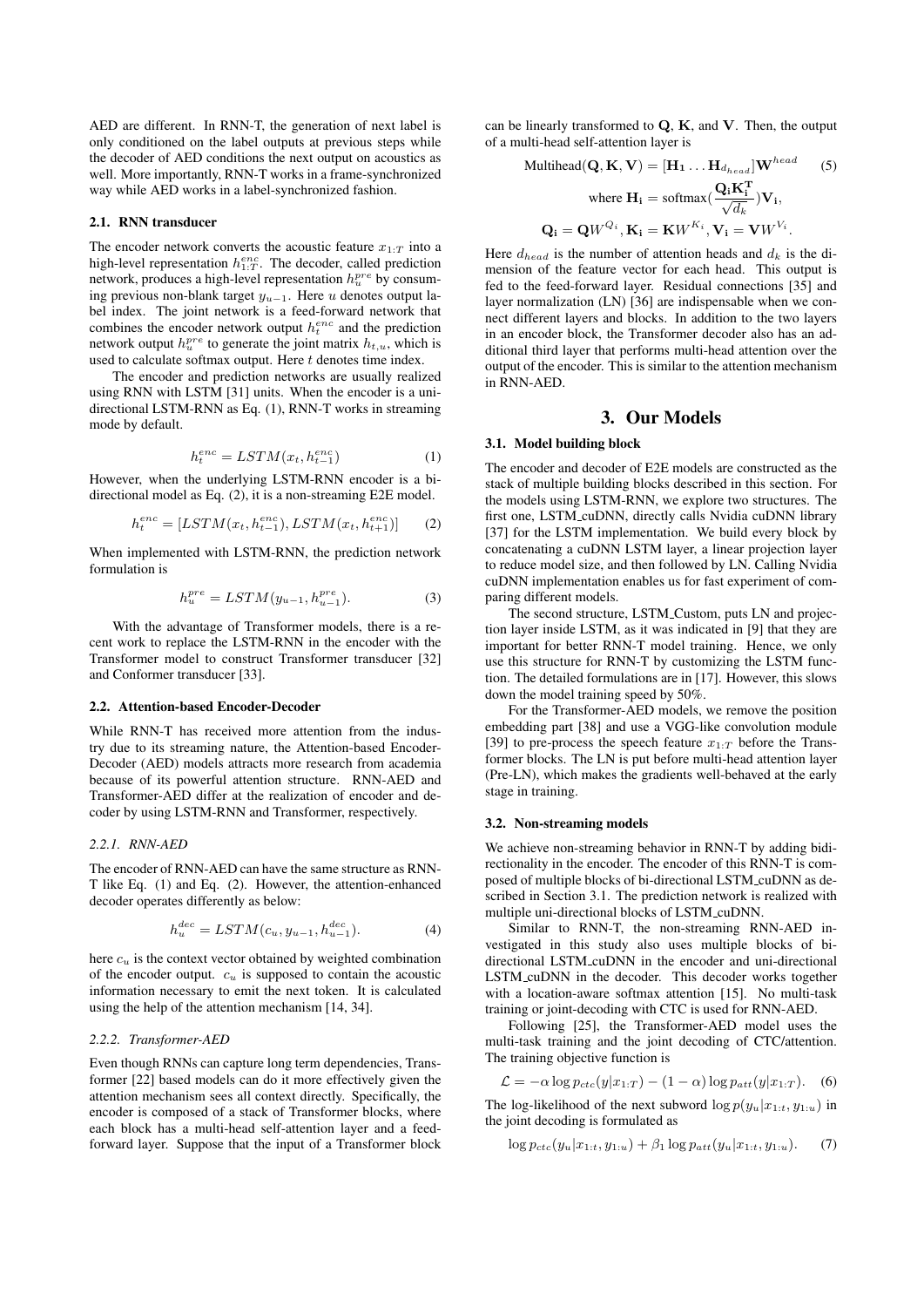In practice, we first use the attention model to select top-k candidates and then re-rank them with Eq. 7.

#### 3.3. Streaming models

Streaming RNN-T model has a uni-directional encoder. While we can directly incorporate a standard LSTM as the building block with either LSTM cuDNN or LSTM Custom as described in Section 3.1, incorporating the future context into encoder structure can significantly improve the ASR accuracy, as shown in [17]. However, different from [17] which explores future context frames together with the layer trajectory structure, in this study we propose to only use context modeling. We do this to save model parameters. Future context is modelled using the simple equation below.

$$
\zeta_t^l = \sum_{\delta=0}^{\tau} q_\delta^l \odot g_{t+\delta}^l.
$$
 (8)

Because  $\odot$  is element-wise product, Eq. (8) only increases the number of model parameters very slightly. It transfers a lower layer vector  $g_t^l$  together with its future vectors  $g_{t+\delta}^l$  into a new vector  $\zeta_t^l$ , where  $\delta$  is future frame index. We modify the block of LSTM cuDNN or LSTM Custom with the context modeling.

- LSTM cuDNN Context: the block is constructed with a Nvidia cuDNN LSTM layer, followed by a linear projection layer, then the context modeling layer, and finally a LN layer.
- LSTM\_Custom\_Context: the block is constructed with the layer normalized LSTM layer with projection, and then followed by the context modeling layer.

A similar concept of context modeling was applied to RNN in [40] as Lookahead convolution layer. However, it was only applied to the top layer of a multi-layer RNN. In contrast, in this study we apply context modeling to every block of LSTM cuDNN or LSTM Custom, and also investigate its effectiveness in the context of E2E modeling. For RNN-T, we also investigate initializing the encoder with either CTC [6] or CE training [41].

RNN-AED models use blocks of LSTM cuDNN Context as encoder. Experiments with LSTM Custom Context will be a part of future study. The streaming mechanism we have chosen for this study is Monotonic Chunkwise Attention (MoChA) [42]. MoChA consists of a monotonic attention mechanism [43] which scans the encoder output in a left to right order and selects a particular encoder state when it decides to trigger the decoder. This selection probability is selected by sampling from a parameterized Bernoulli random variable. Once a trigger point is detected, MoChA also uses an additional lookback window and applies a regular softmax attention over that. Note that we have a sampling operation here, which precludes the use of standard backpropagation. Therefore we train with respect to the expected values of the context vectors. Please refer to [42] for more details.

To enable streaming scenario in Transformer-AED models, we borrow the idea in trigger-attention (TA) [21], where the CTC conducts frame-synchronized decoding to select top-k candidates for each frame and then the attention model is leveraged to jointly re-rank the candidates using Eq. 7 once a new subword is triggered by the CTC. Since the Transformer encoder is deeper than LSTM, the lookahead method may not be the best solution. We compare the chunk-based method and the lookahead-based method. The former segments the entire input

Table 1: *Average WER of all non-streaming E2E models on 13 test sets containing 1.8 M words.*

| non-streaming models | WER  |
|----------------------|------|
| RNN-T (cuDNN)        | 9.25 |
| RNN-AED (cuDNN)      | 8.05 |
| Transformer-AED      | 7.83 |

into several fixed-length chunks and then feeds them into the model chunk by chunk, while the latter is exactly the same with the method in RNN-T and RNN-AED. For the chunk-based encoder, the decoder can see the end of a chunk. For the lookahead based encoder, we set a fixed window size for decoder.

# 4. Experiments

In this section, we evaluate the effectiveness of all models by training them with 65 thousand (K) hours of transcribed Microsoft data. The test sets cover 13 application scenarios such as Cortana and far-field speech, containing a total of 1.8 million (M) words. We report the word error rate (WER) averaged over all test scenarios. All the training and test data are anonymized with personally identifiable information removed.

For fair comparison, all E2E models built for this study have around 87 M parameters. The input feature is 80 dimension log Mel filter bank with a stride of 10 milliseconds (ms). Three of them are stacked together to form a 240 dimension super-frame. This is fed to the encoder networks for RNN-T and RNN-AED, while Transformer-AED directly consumes the 10 ms feature. All E2E models use the same 4 K word piece units as the output target.

#### 4.1. Non-streaming E2E models

As described in Section 3.1, the non-streaming RNN-T model uses bi-directional LSTM with Nvidia cuDNN library in its encoder. The LSTM memory cell size is 780. The LSTM outputs from the forward and backward direction are concatenated with the total dimension of 1560 then linearly projected to dimension 780, followed by a LN layer. There are total 6 stacked blocks of such operation. The prediction network has 2 stacked blocks, each of which contains a uni-directional cuDNN LSTM with memory cell size of 1280, followed by a linear projection layer to reduce the dimension to 640, and then with a LN layer.

The non-streaming RNN-AED model uses exactly the same encoder and decoder structures as the non-streaming RNN-T model. Similar to [34], a location-aware attention mechanism is used. In addition to the encoder and decoder hidden states, this mechanism also takes alignments from previous decoder step as inputs. The attention dimension is 512.

The Transformer-AED model has 18 Transformer blocks in encoder and 6 Transformer blocks in decoder. Before Transformer blocks in encoder, we use a 4 layers VGG network to pre-process the speech feature with total stride 4. The number of attention head is 8 and the attention dimension of each head is 64. The dimension of the feed-forward layer is 2048 in Transformer blocks. The combination weights of joint training and decoding (i.e.  $\alpha$ ,  $\beta$ ) are both 0.3.

As shown in Table 1, the non-streaming AED models have a clear advantage over the non-streaming RNN-T model due to the power of attention modeling. Transformer-AED improves RNN-AED by 2.7% relative WER reduction.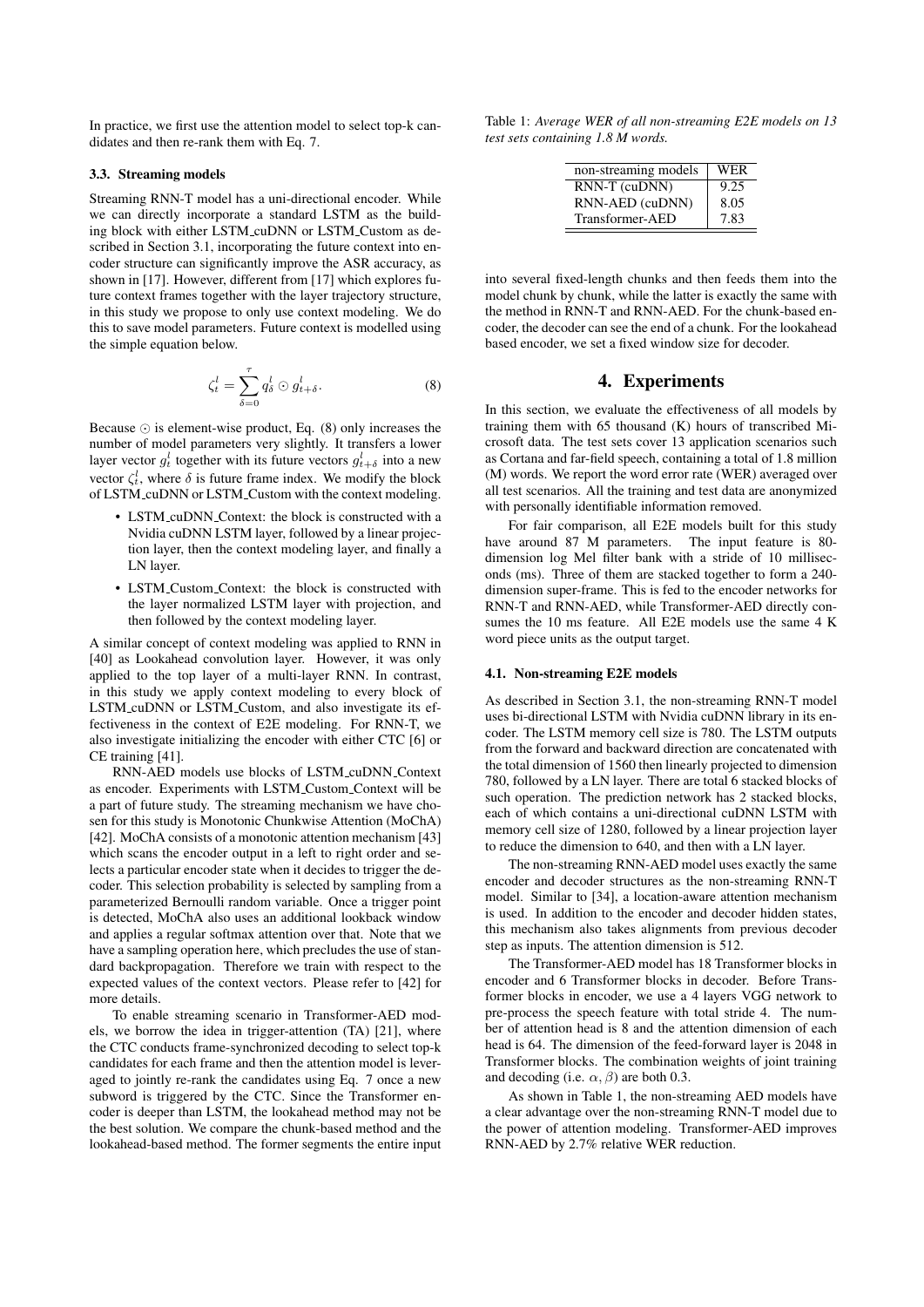### 4.2. Surpassing hybrid model with streaming E2E models

In [28] we reported results from our best hybrid model called the contextual layer trajectory LSTM (cltLSTM) [29]. The cltL-STM was trained with a three-stage optimization process. This model was able to obtain a 16.2% relative WER reduction over the CE baseline. Introducing 24 frames of total future-context further yields an 18.7% relative WER reduction. The encode latency is only 480 ms (24\*20ms=480 ms; stride-per-frame is 20 ms due to frame skipping [44]). Hence, this cltLSTM model (Table 2) presents a very challenging streaming hybrid model to beat. This model has 65 M parameters, and is decoded with 5 gigabytes 5gram decoding graph.

We list the results for all streaming E2E models in Table 2. The baseline RNN-T implementation uses unidirectional cuDNN LSTMs in both the encoder and the decoder. The encoder has 6 stacked blocks of LSTM cuDNN. Each block has a unidirectional cuDNN LSTM with 1280 memory cells which projected to 640 dimension and followed by LN. The prediction and the joint network is the same as in the non-streaming RNN-T model. This RNN-T model obtains 12.16% test WER. The second RNN-T model inserts the context modeling layer (Eq. (8)) after the linear projection layer in each block. The context modeling has 4 frames lookahead at each block, and therefore the encoder has  $4 * 6 = 24$  frames lookahead. Because the frame shift is 30 ms, the total encoder lookahead is 720ms. The lookahead brings great WER improvement, obtaining 10.65% WER. This is 12.4% relative WER reduction from the first RNN-T model without any lookahead. We also followed lookahead convolution proposed in [40] by using 24 frames lookahead only on the top most RNN block. This model gives 11.19% WER, showing that our proposed context modeling, which allocates lookahead frames equally at each block, is better than lookahead convolution [40], which simply puts all lookahead frames on the top layer only.

Next, we look at the impact of encoder initialization for RNN-T. Shown in Table 2, the CTC initialization of RNN-T encoder doesn't help too much while the CE initialization significantly reduces WER to 9.80. This is 8.0% relative WER reduction from the randomly initialized model. The CTC initialization makes the encoder emit token spikes together with lots of blanks while CE initialization enables the encoder to learn time alignment. Given the gain with CE initialization, we believe the encoder of RNN-T functions more like an acoustic model in the hybrid model. Note the CE pre-training needs time alignments, which is hard to get for word piece units as many of them don't have phoneme realisation. However, the time alignment for words is still accurate. We make an approximation and obtain alignments for a word piece by simply segmenting the duration of its word equally into its constituent word pieces.

For the last RNN-T model, we put projection layer and LN inside the LSTM cell (Custom LSTM), and then insert the context modeling layer after it. Putting projection layer inside allows us to use larger number of memory cells while keeping similar model size as the cuDNN LSTM setup. This LSTM has 2048 memory cells and the project layer reduces the output size to 640. This model finally gives 9.27% WER, which is slightly better than our best hybrid model.

With the same encoder architecture as the cuDNN RNN-T, the MoChA-based streaming RNN-AED model gives impressive results. Unlike RNN-T, it does not need any initialization and is still able to slightly outperform it in an apple-to-apple comparison (9.61% vs 9.80%). To the best of our knowledge, this is the first time a streaming RNN-AED has outperformed

Table 2: *Average WERs of streaming models on 13 test sets containing 1.8 M words.*

| streaming models        | WER   | encoder lookahead |
|-------------------------|-------|-------------------|
| hybrid                  |       |                   |
| cltLSTM                 | 9.34  | 480 ms            |
| RNN-T                   |       |                   |
| cuDNN                   | 12.16 | $0 \text{ ms}$    |
| cuDNN+Context           | 10.65 | 720 ms            |
| cuDNN+convolution [40]  | 11.19 | 720 ms            |
| cuDNN+Context+CTC init. | 10.62 | $720 \text{ ms}$  |
| cuDNN+Context+CE init.  | 9.80  | 720 ms            |
| Custom+Context+CE init. | 9.27  | 720 ms            |
| <b>RNN-AED</b>          |       |                   |
| cuDNN+Context           | 9.61  | 720 ms            |
| Transformer-AED         |       |                   |
| Lookahead method        | 10.26 | 720 ms            |
| Chunk-based method      | 9.16  | 720 ms            |

RNN-T on a large scale task. Note that our previous study didn't observe accuracy improvement for RNN-AED with CE initialization [45]. We will investigate whether RNN-AED can also benefit from customized LSTM function in future study.

The architecture of the streaming Transformer-AED model is the same as the non-streaming one. For lookahead contextmodeling method, each encoder block looks ahead 1 frame. Considering the total stride of VGG is 4 and the speech sampling rate is 10ms, the encoder has  $1 * 18 * 4 * 10ms = 720ms$ latency. The decoder of the lookahead method introduces an extra 240ms latency. The chunk-based method considers future context with a fixed-chunk. The latency of each frame is in the range of [480ms, 960ms], resulting in a 720ms averaged latency without extra decoder latency. The chunk-based method obtains 9.16% WER, significantly outperforming the lookahead method, mainly because the bottom Transformer blocks of the lookahead approach cannot enjoy the full advantages provided by the right context.

# 5. Conclusions

This work presents the first large-scale comparative study of three popular E2E models (RNN-T, RNN-AED, and Transformer-AED). The models are compared in both streaming and non-streaming modes. All models are trained with 65K hours of Microsoft's internal anonymized data. We observe that with the same encoder structure, AED is better than RNN-T for both non-streaming and streaming models. With customized LSTM and CE initialization for encoder, the RNN-T model becomes better than RNN-AED. Among all models, Transformer-AED obtained the best WERs in both streaming and non-streaming modes.

In this study, both streaming RNN-T and Transformer-AED outperformed a highly-optimized hybrid model. There are several significant factors contributing to this success. For streaming RNN-T, the proposed context modeling reduces the WER by 12.4% relative from the one without any lookahead. The CE initialization for RNN-T improves over the random initialization baseline by 8.0% relative WER reduction. This shows pretraining is helpful even on a large scale task. To utilize future context for streaming Transformer-AED, we show that the chunk-based method is better than the lookahead method by 10.7% relative.